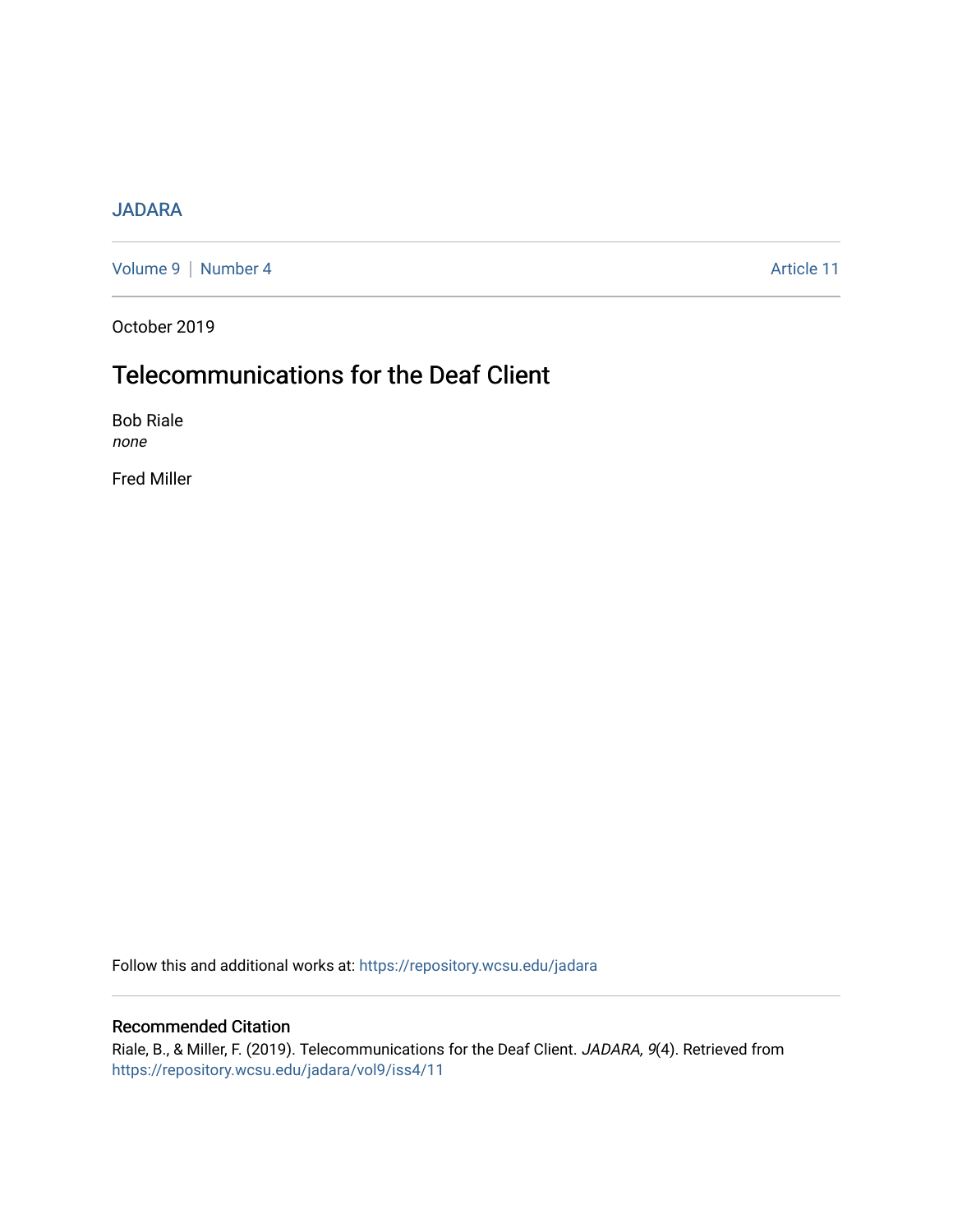## VI TELECOMMUNICATIONS FOR THE DEAF CLIENT

Leader: Bob Riale

Recorder: FredMiUer

Charge: To prepare guidelines for telecommunication services through Vovational Rehabilitation

#### **INTRODUCTION**

Telecommunication equipment has allowed the deaf person to expand his communication ability from direct face-to-face communication to that ap proaching the freedom and ease of a hearing person. The deaf person can now, with accuracy, utilize the telephone lines for communicating with his world.

The Rehabilitation Act of 1973 clearly identified that telecommunication de vices may be included as part of the rehabilitation process. It also encourages the purchase and use of such devices. However, for this to be accomplished each Vocational Rehabilitation Counselor should consider certain issues.

#### ISSUES

Purchase of Telecommunication Devices (for individuals from Section 110 case service monies). There should be a clear establishment of the need for a TTY device in relationship to the uniqueness of the client and his vocational objec tive, consistent with his IWRP. If there is accurate, complete documentation of the need and its relationship to the vocational goal, TTY devices could be purchased for individual clients as follows (this list should not be seen as re strictive, but as a point for departure):

a. To fulfill the vocational plan.

b. To maintain employment (if documentation shows the need for communication with an employer is necessary to change schedule, advise of absence, etc.).

c. As a tool necessary for employment.

d. For follow-up counseling when distance and time prohibit a counselor from traveling to meet with a client provided it is related to employment.

e. To be used for homemakers if the justification is appropriate.

Given appropriate documentation and justification, TTY's could be pur chased for a client during any part of the rehabilitation process with the goal of obtaining or maintaining employment.

1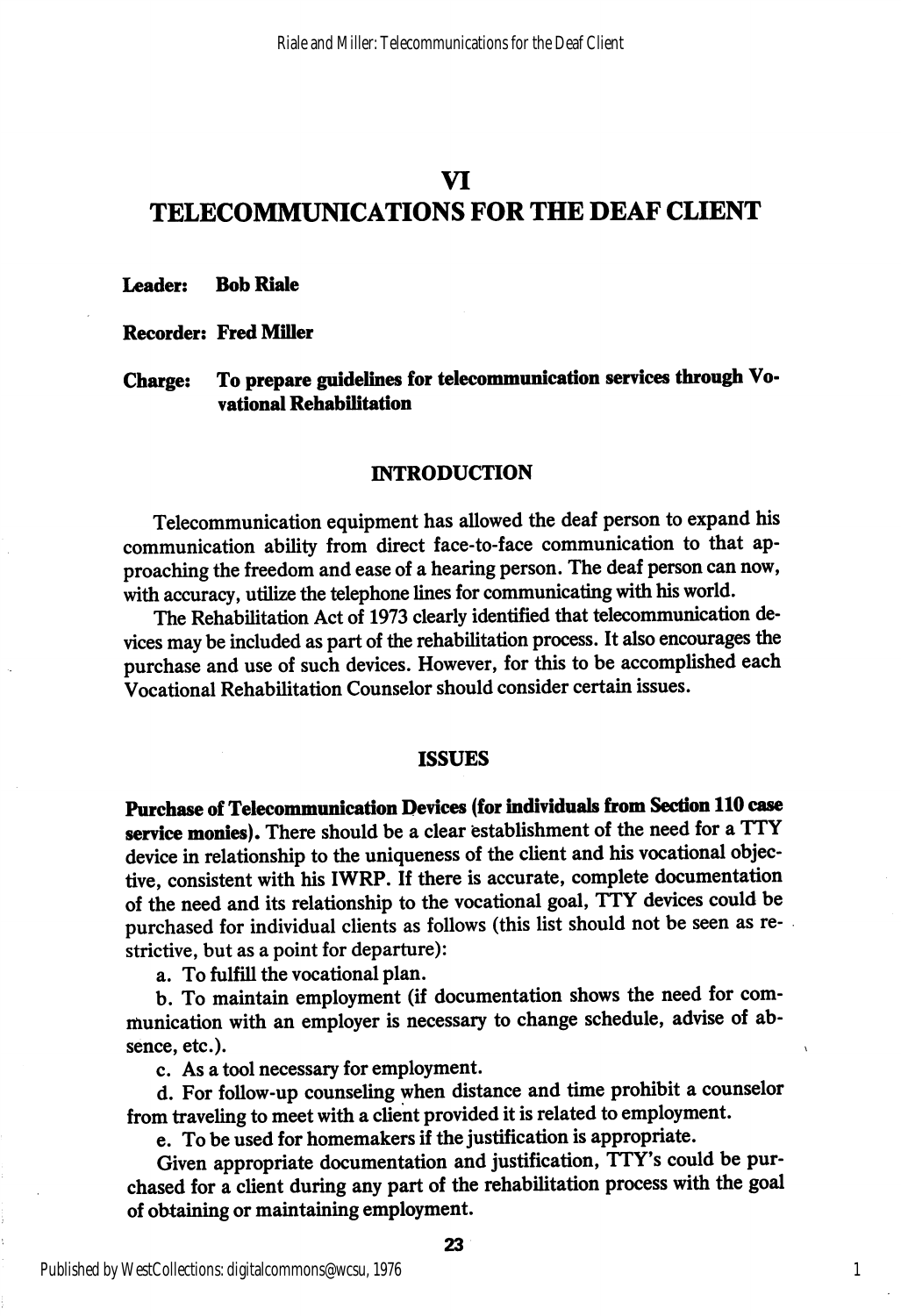Guidelines for Purchasing. Each state is now faced with the task of devel oping its own specific guidelines regarding the purchase of TTY equipment for individual clients. As part of these guidelines training in the use, costs of oper ation, etc. should be provided for the client. TTY devices may well expand the world of the deaf person, and assist in expanding his vocational horizons.

Financial Implications for the Client. Toll charges, because of the increased time necessary for TTY communication, may add up to an unbelievable amount to the unsuspecting deaf person. A comprehensive training program will help make a more satisfied TTY user with a lesser financial burden. In addition, agencies should consider TTY devices on the same basis as interpreters with regard to econmic need as part of the agencies responsibility in extending ser vice to clients to overcome the communications barrier, not based soley on economic need.

Unfair Long Distance Charges. Since communication via TTY devices requires more time, it would appear the deaf person is being discriminated ag ainst by long distance toll charges as they are now established. The telephone systems should be encouraged to equalize rates for non-hearing users of the telephone lines.

Expanding Availability of TTY's. Telephone systems should also be encouraged to produce and market on a rental basis a TTY type device for home use. If marketed at a reasonable cost, this would provide more alternatives for non-hearing persons.

Special Need of "Low Verbal" Clients. As counselors investigate their clients, one group of deaf clients could be easily overlooked. The "low verbal" or "high manual" deaf person can utilize TTY devices. He must however have an ap propriate training program.

Communication Network. Each state should attempt to develop a communication network for deaf TTY users. This network should be established to pro vide equal opportunities and protection of the non-hearing person as compared with the normally hearing person. Such a network should include or provide immediate access to:

- a. Police (local and/or state);
- b. Medical/Hospital/Ambulance;
- c. VR offices;
- d. Some form of emergency answering service.

#### Service to Employer.

"Section 103. (a) Vocational rehabilitation services provided under this Act are any goods or services necessary to render a handicapped individual employable, including, but not limited to, the following:

(11) telecommunications, sensory, and other technological aids and devices." (Public Law 93-112, pages 13 and 14).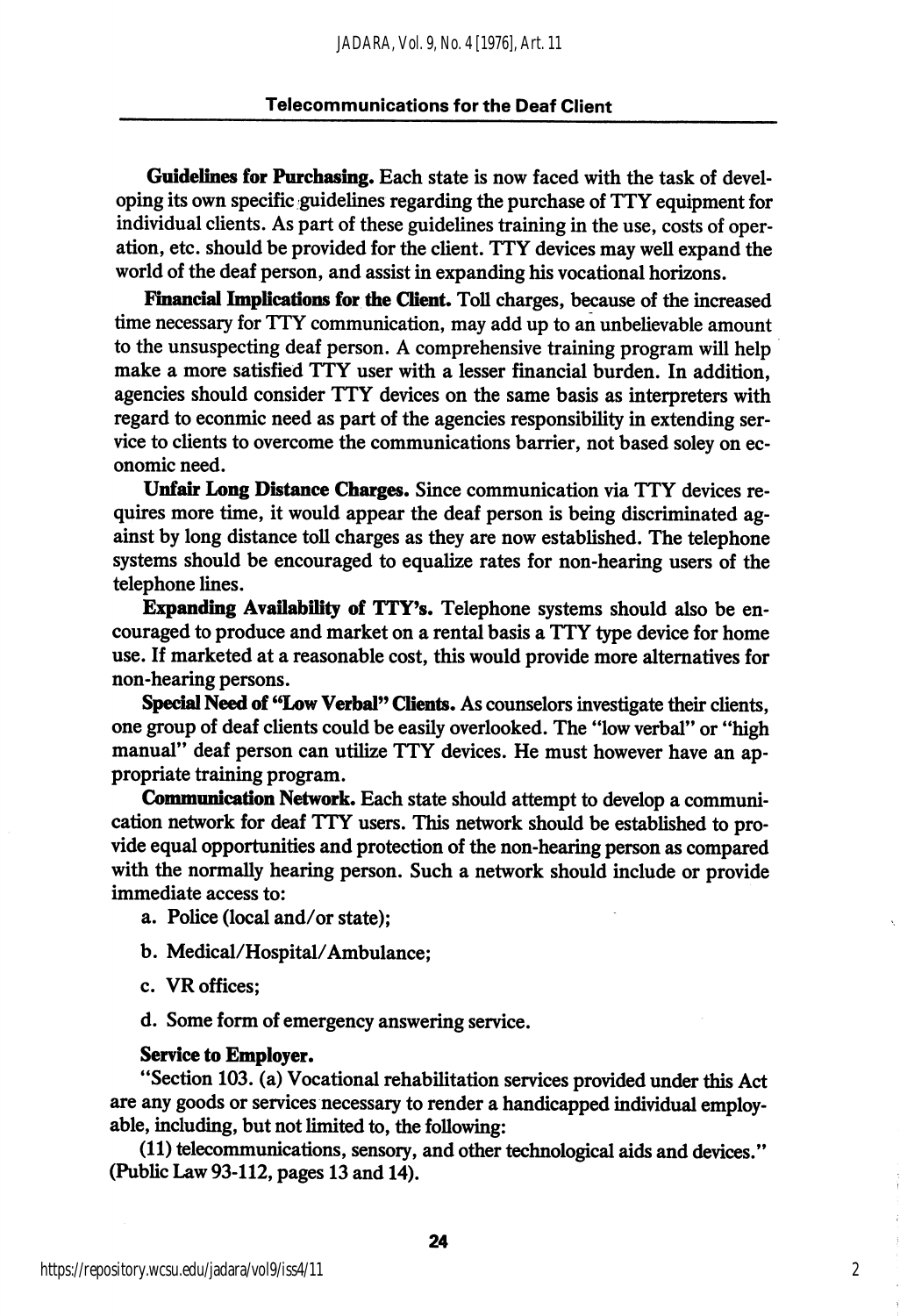#### Telecommunications for the Deaf Ciient

If an employer has two or more deaf employees, TTY devices could be sup plied to help maintain communication related to employment for deaf workers. However, the machines would remain the property of VR so that they may be removed and installed elsewhere when indicated. If an employer hires a deaf employee, and if communication away from work is a necessity, the employer should be encouraged to purchase the TTY device himself. However, if the employer refuses to purchase such a device and if the equipment is documented and justified as necessary for continued employment, VR might be able to par ticipate in the purchase. Purchase of such equipment could be justfied under "other goods and services."

A consideration, however, should be the establishment of an adequate an swering service. If such a service is established and functions proprly, purchase of such devices for employers may not be necessary.

Any employer or professional (doctor, dentist, etc.) who purchases TTY devices could probably "write off" the cost on his income tax under the appro priate category.

Use of Innovation and Expansion Monies. Along with case 110 monies. Innovation and Expansion monies might be used to purchase TTY equipment for a new program or the expansion of an existing program serving deaf clients. These monies could be used to:

a. Develop a communication network;

b. Enhance training programs teaching basic use and maintenance of TTY devices;

c. Tie in existing computer programs in subject areas to TTY's in the home as part of continuing education or adult basic education;

d. Develop a news information service using TTY equipment. A deaf per son could dial a number and receive updated news, national and/or local at the rate of 60 wpm. An inward WATTS line could be used to decrease user costs;

e. Develop referral/answering services to aid deaf TTY users in reporting and receiving messages;

f. Develop a non-profit system for deaf people to operate and provide ser vice to TTY's in a state or community.

Other Potential Sources for Assistance: Other funding sources for TTY equipment are service oriented organizations such as the lions. Rotary, Kiwanis. Quota, Sertoma Clubs, etc. These groups are interested in helping where there is a need. They could be approached to purchase such equipment as a local/state project.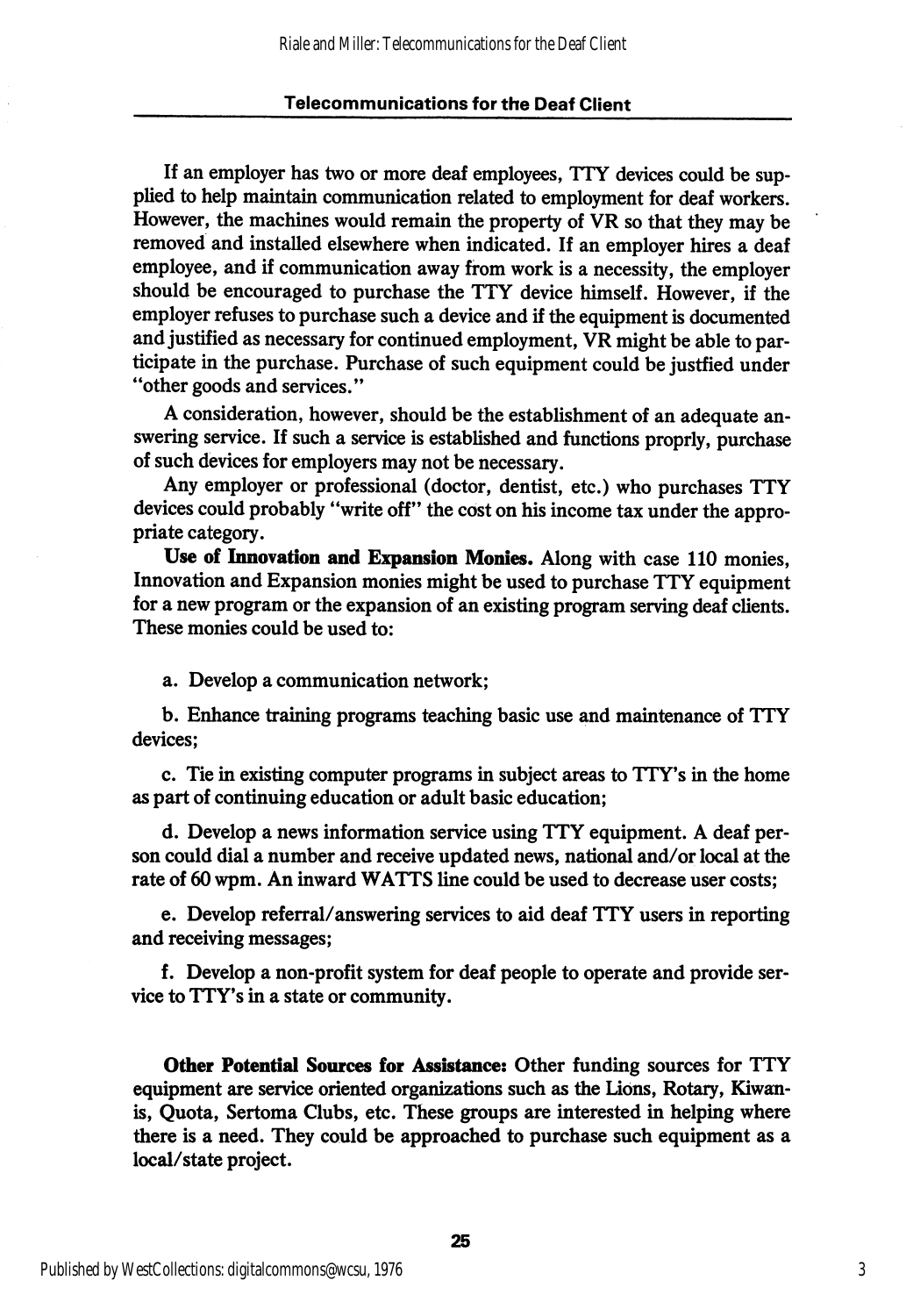#### Telecommunications for the Deaf Ciient

#### EQUIPMENT

TTY devices can be divided into two categories—hard copy and electronic.

#### Hard Copy

1. Old teletypewriter machines can be modified for use as telecommunica tion devices. These machines have a hard copy (paper) print-out of the conver sation. Models range from the 15 to 28 to 32. Model 15 is the oldest, noisiest, and has good reliability. Model 28 is quieter than the model 15, and is the most reliable. Model 32 is a newer version of the 28 with many refinements. Recon ditioned machines range in price from about \$300 to \$500. This price includes the coupler or modem device the phone receiver rests in. The cost of these ma chines may vary between vendors. This is true both between and within some states. The costs may vary because of three factors:

a. Transportation and storage charges. Some states are devoid of any used machines while others have an overabundance. The distance to pick up machines will affect the cost. Some vendors get used machines in their own cities, while others must travel varying distances. Once the machines are obtained they must be stored until they can be reconditioned and marketed.

b. Not all used TTY devices are in a similar state of repair. Some machines need be completely rebuilt while others only need cleaning. The cost will also vary according to whether new or used parts are used for replacement of worn components.

c. Costs will also vary according to who is doing the re-conditioning. The vendor may be a non-profit organization or a private individual working on a profit margin. The costs for labor, thus, will be affected. Re-conditioned hard copy TTY equipment is generally very reliable, although repairs are sometimes necessary. To repair malfunctioning machines one of the following avenues could be explored:

- a. Bell Telephone "Pioneers" will service TTY devices free for deaf people.
- b. Non-Profit corporations or those associated with TTY, Inc. will pro vide service at cost.
- c. Free lance servicemen or private vendors will service equipment and charge for parts and service.
- d. Deaf clubs or telecommunication clubs may offer services, but poli cies for charges vary.

The prevalence, reliability and charges of the above will vary according to area. Shop around for the best service.

Finally, TTY machines are reliable, provide a paper print-out, and are very suitable for non-portable operation where noise is not a problem.

Electronic Electronic TTY devices are produced by a few manufacturers. This equipment has an electronic display, is much smaller and noiseless. Ma chines vary with regard to number of characters displayed, portability, dura bility, size and manual or automatic line feed and carriage return. Prices are set by the manufacturer and repair must be by the manufacturer. The price is